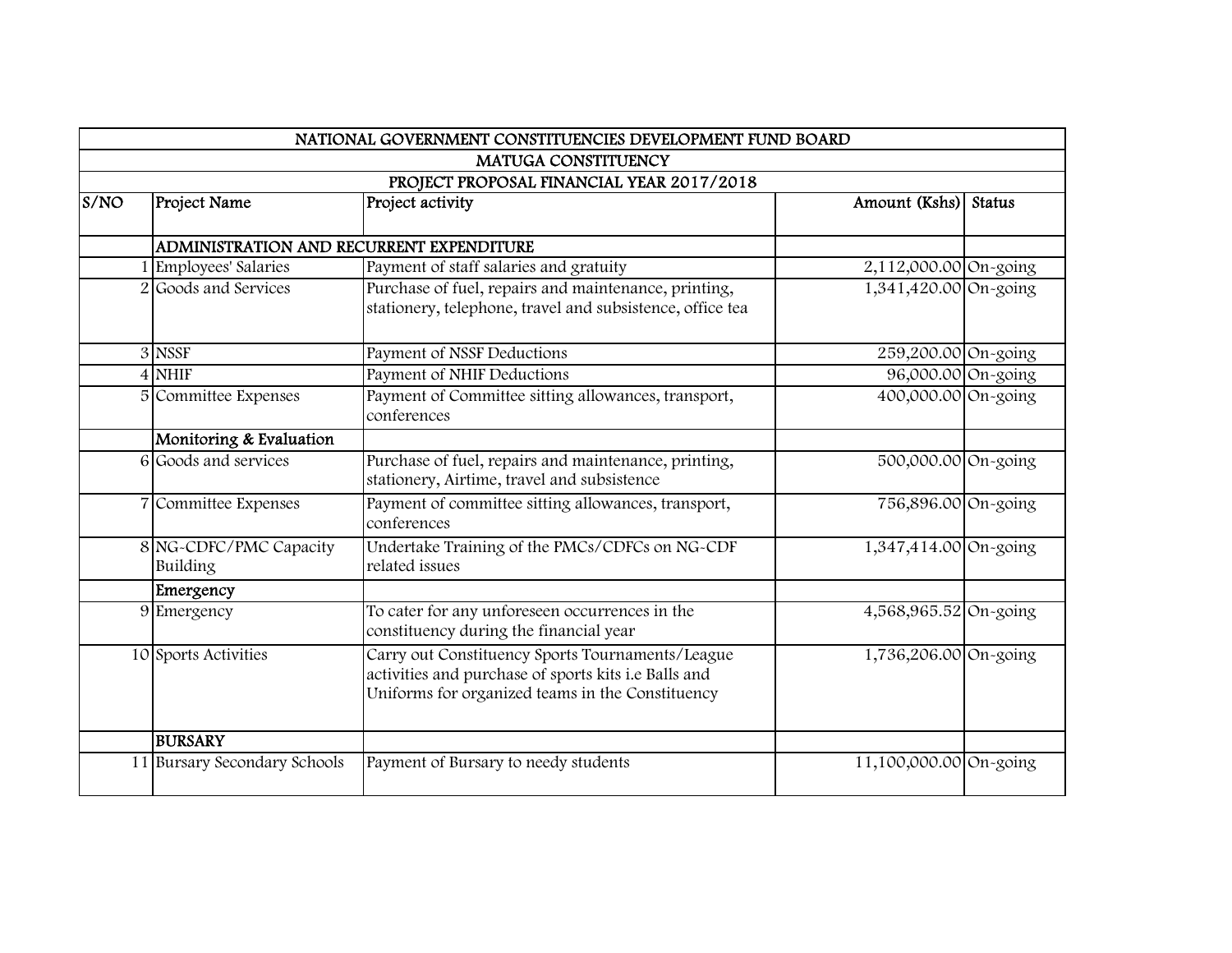| 12 Bursary for Tertiary<br>Institutions and universities | Payment of Bursary to needy students                                                                     | 6,102,586.00 On-going |  |
|----------------------------------------------------------|----------------------------------------------------------------------------------------------------------|-----------------------|--|
| Primary schools                                          |                                                                                                          |                       |  |
| 13 Vuga primary school                                   | Completion of renovation of 12 No. classrooms; Fixing<br>doors, windows and painting                     | 464,000.00 On-going   |  |
| 14 Noloni Primary School                                 | Construction of 1 No. classroom to completion                                                            | 1,350,000.00 New      |  |
| 15 Madibwani primary school                              | Construction of 2 No. classrooms to completion                                                           | 2,700,000.00 New      |  |
|                                                          | 16 Mwamgunga primary school Construction of 1No. Dormitory to completion                                 | 6,000,000.00 New      |  |
| 17 Bahakanda primary school                              | Construction of 1No. Dormitory to completion                                                             | 6,000,000.00 New      |  |
| 18 Lunguma primary school                                | Procurement and Delivery of 40 pieces Desks                                                              | 180,000.00 New        |  |
| 19 Mwele primary school                                  | Procurement and Delivery of 60 pieces Desks                                                              | 270,000.00 New        |  |
| 20 Noloni primary school                                 | Procurement and Delivery of 100 pieces Desks                                                             | 450,000.00 New        |  |
| 21 Mwachome primary school                               | Procurement and Delivery of 100 pieces Desks                                                             | 450,000.00 New        |  |
| 22 Ng'ombeni primary school                              | Procurement and Delivery of 200 pieces Desks                                                             | 900,000.00 New        |  |
| Secondary Schools                                        |                                                                                                          |                       |  |
| 23 Mwaluphamba secondary<br>school                       | Completion of Administration block; Plastering, painting,<br>fittings & fixing of ceilings               | 900,000.00 On-going   |  |
| 24 Tumaini secondary school                              | Completion of Administration block extra works; Ground<br>beam, backfilling, walling, roofing & finishes | 750,000.00 On-going   |  |
| 25 Kichakasimba Girls'<br>secondary school               | Completion of Administration block extra works; Ground<br>beam, backfilling, walling, roofing & finishes | 750,000.00 On-going   |  |
| 26 Tiwi Boys' secondary school                           | Construction of 2 No. Pit latrines of 4-doors each to<br>completion                                      | 1,200,000.00 New      |  |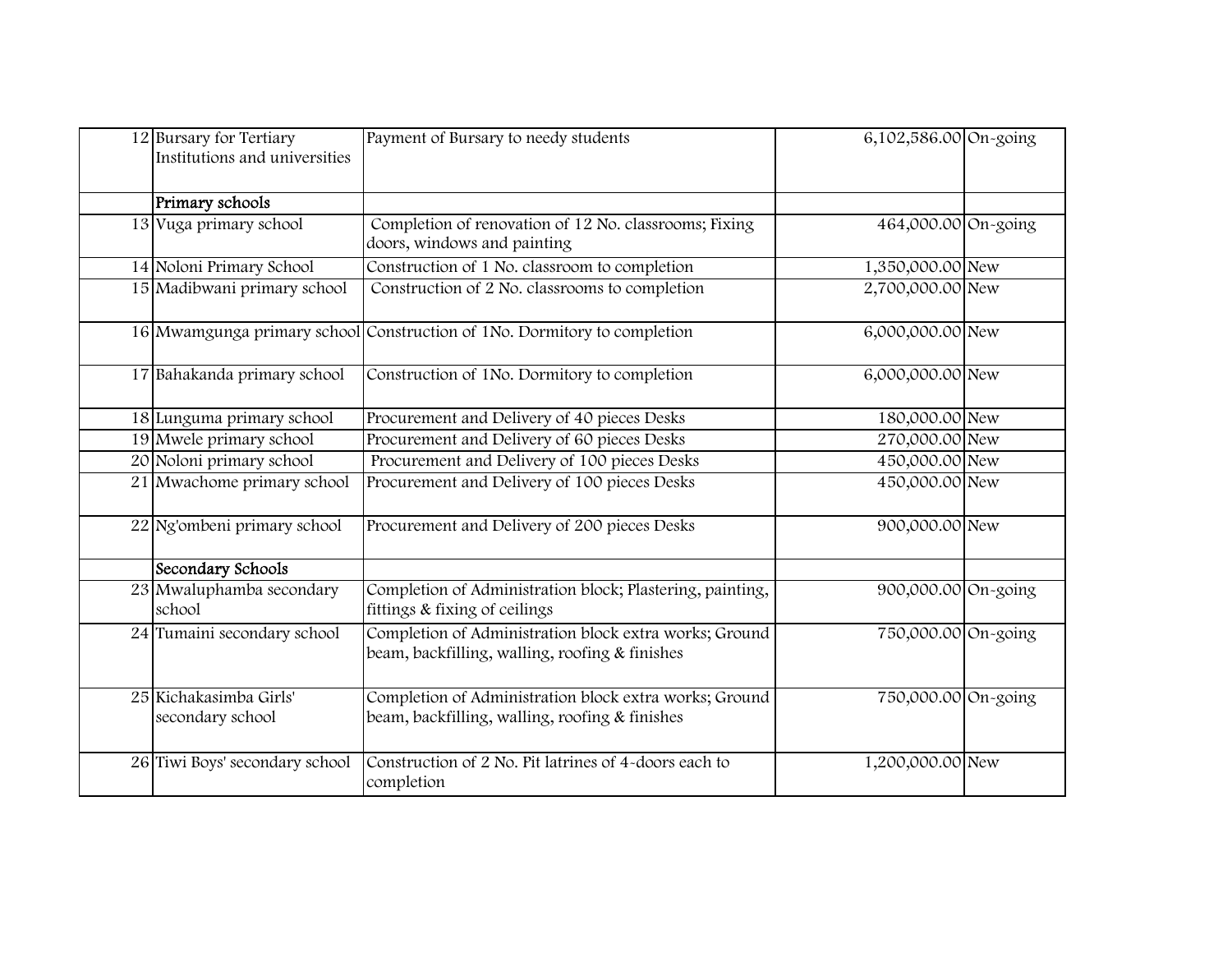| 27 Tiwi Boys' secondary school                                    | Procurement and Delivery of 50 No. pieces of Lockers                                                                                                                                                                                                 | 300,000.00 New   |  |
|-------------------------------------------------------------------|------------------------------------------------------------------------------------------------------------------------------------------------------------------------------------------------------------------------------------------------------|------------------|--|
| 28 Tiwi Boys' secondary school                                    | Procurement and Delivery of 5 No. executive Chairs and<br>3 No. Tables for the teaching staff                                                                                                                                                        | 200,000.00 New   |  |
| 29 Mbuguni secondary school                                       | Construction of 1 No. classroom to completion                                                                                                                                                                                                        | 1,350,000.00 New |  |
| 30 Rose Mwakwere Girls'<br>secondary school                       | Construction of 3 No. classrooms to completion                                                                                                                                                                                                       | 4,050,000.00 New |  |
| 31 Mwamgunga Girls'<br>secondary school                           | Construction of 1 No. Administration block to completion                                                                                                                                                                                             | 3,700,000.00 New |  |
| 32 Mkongani secondary school                                      | Construction of 4 No. Pit latrines of 4-doors each to<br>completion                                                                                                                                                                                  | 2,400,000.00 New |  |
| 33 Mkongani secondary school                                      | Renovation of 2 No. classrooms; Re-roofing, floor<br>screeding, plastering & painting                                                                                                                                                                | 728,630.10 New   |  |
| Security                                                          |                                                                                                                                                                                                                                                      |                  |  |
| 34 Kubo Police station                                            | Renovation of a Police station; Re-roofing, floor<br>screeding, fixing of ceilings & paintings                                                                                                                                                       | 2,500,000.00 New |  |
| 35 Constituency Innovation<br>Hub at Matuga NG-C.D.F<br>office    | Installation of Satelite antenna, Router, Digital access kit,<br>Digital ruggedized Tablet, WI-FI with outdoor wireless<br>device complete with 12U cabinet with installation<br>accessories by Telkom Kenya Ltd at Matuga NG-C.D.F<br>office, Kwale | 1,169,256.80 New |  |
| 36 Constituency Innovation<br>Hub at Mkongani secondary<br>school | Installation of Satelite antenna, Router, Digital access kit,<br>Digital ruggedized Tablet, WI-FI with outdoor wireless<br>device complete with 12U cabinet with installation<br>accessories by Telkom Kenya Ltd at Mkongani secondary<br>school     | 1,169,256.80 New |  |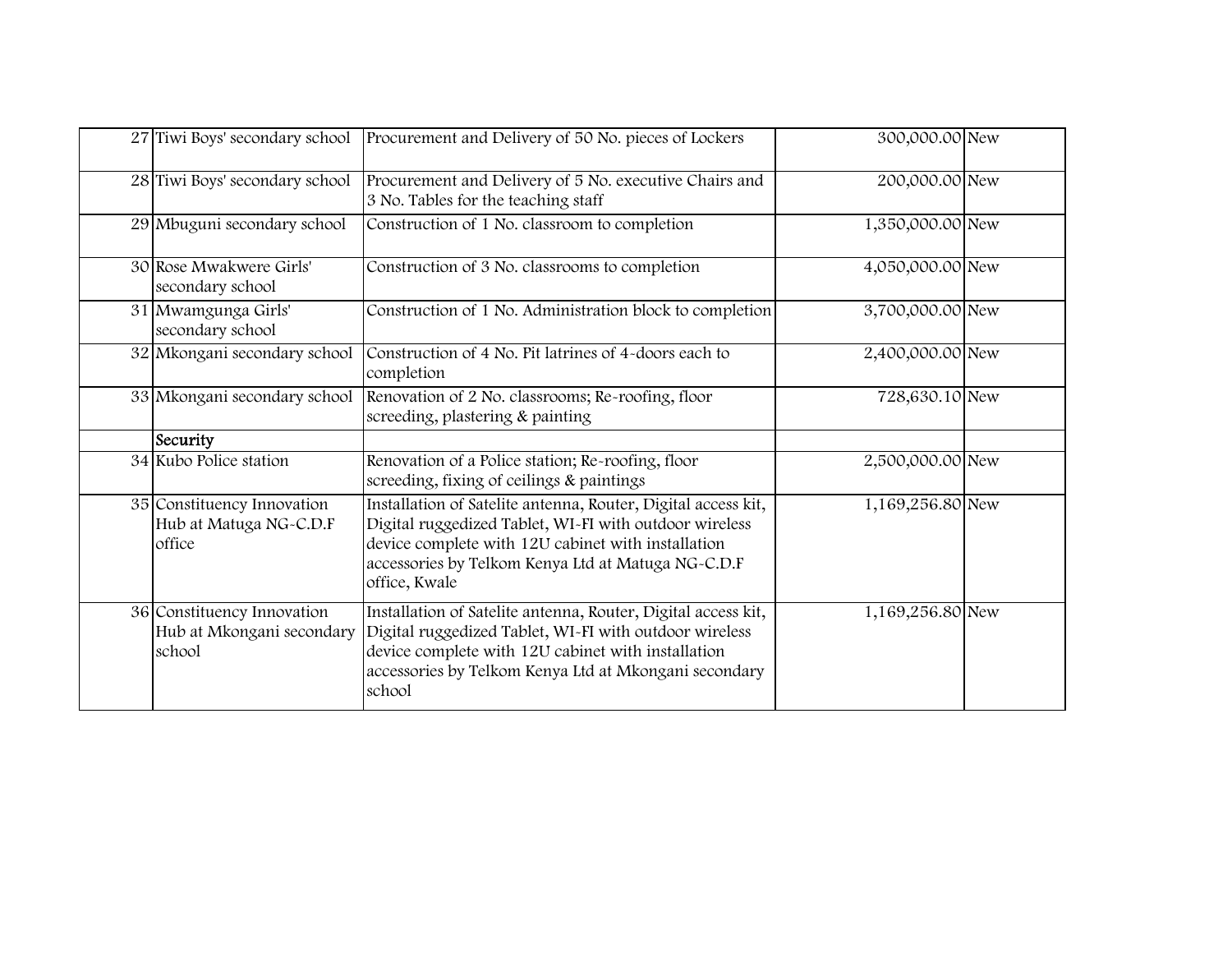| 37 Constituency Innovation<br>Hub at Shimba hills<br>secondary school | Installation of Satelite antenna, Router, Digital access kit,<br>Digital ruggedized Tablet, WI-FI with outdoor wireless<br>device complete with 12U cabinet with installation<br>accessories by Telkom Kenya Ltd at Shimba hills<br>secondary school | 1,169,256.80 New      |  |
|-----------------------------------------------------------------------|------------------------------------------------------------------------------------------------------------------------------------------------------------------------------------------------------------------------------------------------------|-----------------------|--|
| 38 Constituency Innovation<br>Hub at Waa Boys' secondary<br>school    | Installation of Satelite antenna, Router, Digital access kit,<br>Digital ruggedized Tablet, WI-FI with outdoor wireless<br>device complete with 12U cabinet with installation<br>accessories by Telkom Kenya Ltd at Waa Boys' secondary<br>school    | 1,169,256.80 New      |  |
| Strategic Plan                                                        |                                                                                                                                                                                                                                                      |                       |  |
| 39 Matuga NG-C.D.F.C<br>Strategic plan                                | Preparation of a 5-year Strategic plan; Consultative &<br>validation forums, Consultancy services, Fact sheet data<br>collection, printing & Launching of the Strategic plan                                                                         | 4,000,000.00 On-going |  |
| Others                                                                |                                                                                                                                                                                                                                                      |                       |  |
| 40 Matuga NG-Constituency<br>Development Fund office                  | Renovation of the office; Re-roofing, re-painting, fixing<br>grills & ceillings                                                                                                                                                                      | 2,900,000.00 On-going |  |
| 41 Matuga NG-Constituency<br>Development Fund office<br>Furniture     | Procurement and Delivery of 15 Executive Chairs and 5<br>tables for the office                                                                                                                                                                       | 500,000.00 On-going   |  |
| 42 Matuga NG-Constituency<br>Development Fund office,<br>Computer     | Procurement and Delivery of 1 No. Computer and 1 No.<br>printer for office use                                                                                                                                                                       | 120,000.00 New        |  |
| Environment                                                           |                                                                                                                                                                                                                                                      |                       |  |
| 43 Tserezani primary scool                                            | Construction of 2 No. Pit latrines of 4-doors each to<br>completion                                                                                                                                                                                  | 1,200,000.00 On-going |  |
| Total                                                                 |                                                                                                                                                                                                                                                      | 81,310,344.82         |  |